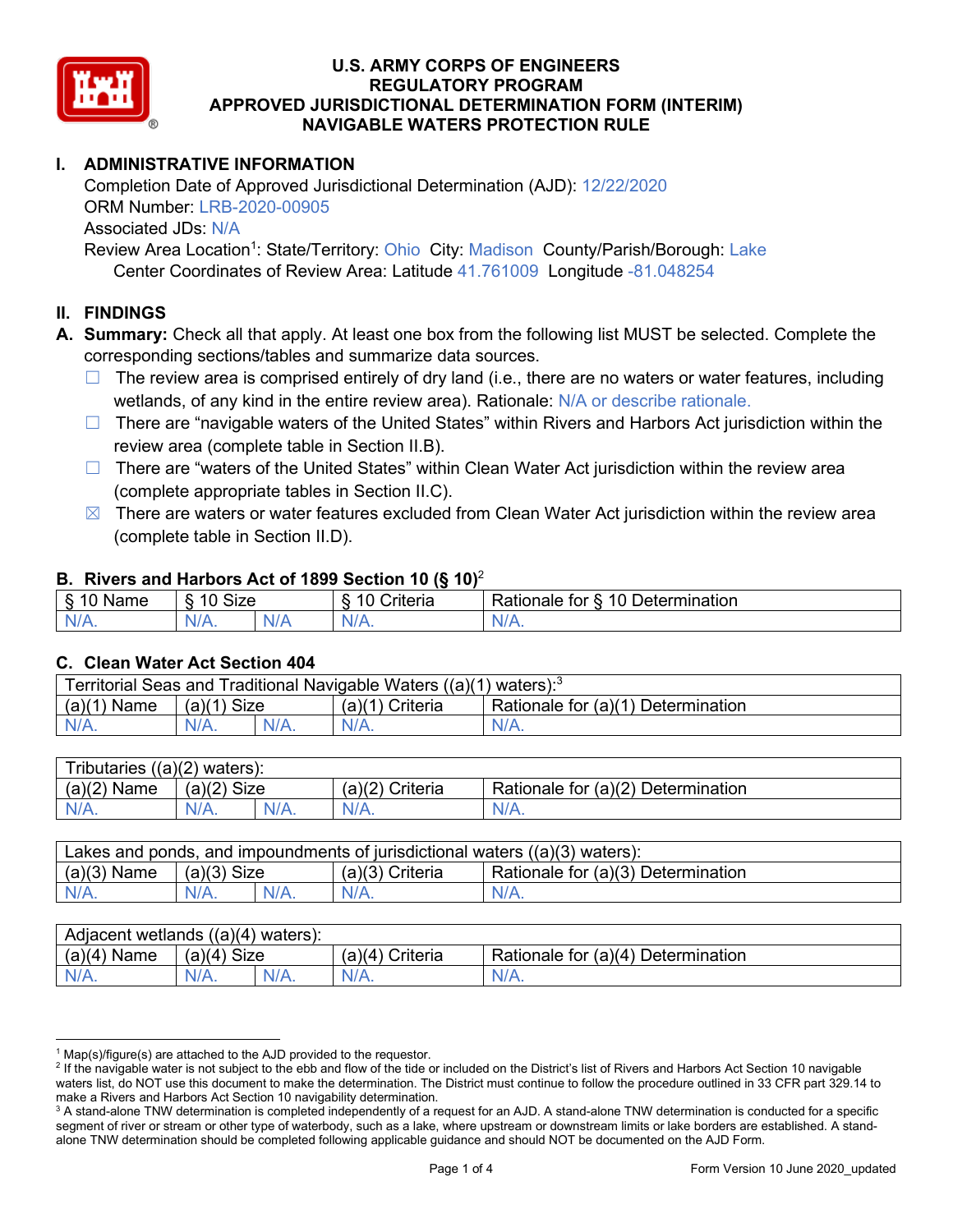

## **D. Excluded Waters or Features**

| Excluded waters $((b)(1) - (b)(12))$ : <sup>4</sup> |                       |                  |                        |                                                                                           |  |  |
|-----------------------------------------------------|-----------------------|------------------|------------------------|-------------------------------------------------------------------------------------------|--|--|
| <b>Exclusion Name</b>                               | <b>Exclusion Size</b> |                  | Exclusion <sup>5</sup> | Rationale for Exclusion Determination                                                     |  |  |
| <b>Wetland 1</b>                                    | 5.37                  | $\text{acre}(s)$ | $(b)(1)$ Non-          | Wetland 1 is located approximately 0.3-miles                                              |  |  |
|                                                     |                       |                  | adjacent wetland.      | south of an Unnamed Tributary to Arcola Creek.                                            |  |  |
|                                                     |                       |                  |                        | Wetland 1 does not abut an $(a)(1) - (a)(3)$ water.                                       |  |  |
|                                                     |                       |                  |                        | Water flows from Wetland 1 to the Unnamed                                                 |  |  |
|                                                     |                       |                  |                        | Tributary to Arcola Creek via a drainage swale                                            |  |  |
|                                                     |                       |                  |                        | that drains through a culvert under Tower Drive                                           |  |  |
|                                                     |                       |                  |                        | and a second culvert under a private drive. The                                           |  |  |
|                                                     |                       |                  |                        | drainage swale was dry on the date of the site                                            |  |  |
|                                                     |                       |                  |                        | visit, lacked a defined bed and bank and                                                  |  |  |
|                                                     |                       |                  |                        | ordinary high water mark. A review of the Lake<br>County, GIS viewer                      |  |  |
|                                                     |                       |                  |                        | (https://arcgis.lakecountyohio.gov/lakenavigator3                                         |  |  |
|                                                     |                       |                  |                        | () indicate that there is a 50-foot elevation                                             |  |  |
|                                                     |                       |                  |                        | difference between Wetland 1 and the Unnamed                                              |  |  |
|                                                     |                       |                  |                        | Tributary to Arcola Creek. Wetland 1 is in Flood                                          |  |  |
|                                                     |                       |                  |                        | Hazard Zone X-Area of Minimal Flood Hazard.                                               |  |  |
|                                                     |                       |                  |                        | During the date of the site visit, 30-SEP-2020,                                           |  |  |
|                                                     |                       |                  |                        | there was no evidence of wrack lines, sediment                                            |  |  |
|                                                     |                       |                  |                        | deposits or any other indication of flooding from                                         |  |  |
|                                                     |                       |                  |                        | the Unnamed Tributary to Arcola Creek to<br>Wetland 1. There is no evidence of inundation |  |  |
|                                                     |                       |                  |                        | from the Unnamed Tributary to Arcola Creek to                                             |  |  |
|                                                     |                       |                  |                        | wetland 1 based upon a review of Lake County                                              |  |  |
|                                                     |                       |                  |                        | GIS Aerial Imagery dates for Spring 2014,                                                 |  |  |
|                                                     |                       |                  |                        | Spring 2011, Spring 2007, Spring 2004 and                                                 |  |  |
|                                                     |                       |                  |                        | Aerial Imagery from ConnectExplore 28-APR-                                                |  |  |
|                                                     |                       |                  |                        | 2019. The Antecedent Precipitation Condition                                              |  |  |
|                                                     |                       |                  |                        | (APC) the date of the site visit, 30-SEP-2020,                                            |  |  |
|                                                     |                       |                  |                        | was normal conditions with mild wetness. The                                              |  |  |
|                                                     |                       |                  |                        | APC for 28-APR-2019 was normal condition with                                             |  |  |
|                                                     |                       |                  |                        | moderate wetness. For spring 2014, 2007 and                                               |  |  |
|                                                     |                       |                  |                        | 2004, the APC was normal conditions with                                                  |  |  |
|                                                     |                       |                  |                        | moderate to severe wetness. The APC for                                                   |  |  |
|                                                     |                       |                  |                        | spring 2011 was wetter than normal with                                                   |  |  |
|                                                     |                       |                  |                        | extreme wetness. Based upon an on-site                                                    |  |  |
|                                                     |                       |                  |                        | review, a review of multiple aerial images and                                            |  |  |
|                                                     |                       |                  |                        | the assessment of corresponding APC for each                                              |  |  |
|                                                     |                       |                  |                        | aerial image date, it has been determined that                                            |  |  |
|                                                     |                       |                  |                        | Wetland 1 meets the Exclusion (b)(1) Non-                                                 |  |  |
|                                                     |                       |                  |                        | adjacent wetland.                                                                         |  |  |

## **III. SUPPORTING INFORMATION**

<sup>4</sup> Some excluded waters, such as (b)(2) and (b)(4), may not be specifically identified on the AJD form unless a requestor specifically asks a Corps district to do so. Corps districts may, in case-by-case instances, choose to identify some or all of these waters within the review area.  $5$  Because of the broad nature of the (b)(1) exclusion and in an effort to collect data on specific types of waters that would be covered by the (b)(1)

exclusion, four sub-categories of (b)(1) exclusions were administratively created for the purposes of the AJD Form. These four sub-categories are not new exclusions, but are simply administrative distinctions and remain (b)(1) exclusions as defined by the NWPR.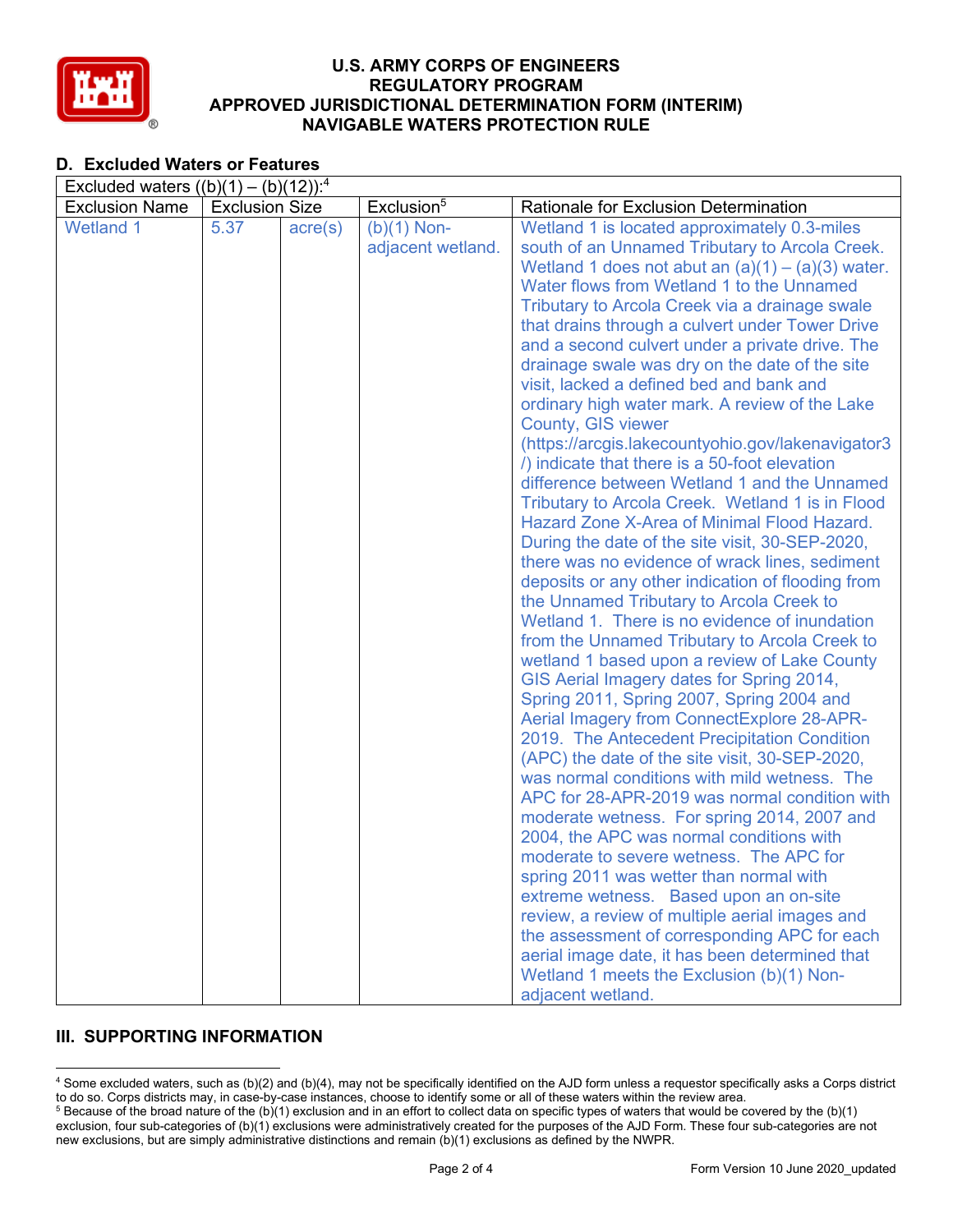

**A. Select/enter all resources** that were used to aid in this determination and attach data/maps to this document and/or references/citations in the administrative record, as appropriate.

 $\boxtimes$  Information submitted by, or on behalf of, the applicant/consultant: Wetland Delineation and Surface

Water Study Madison, OH – Sheetz, June 26, 2020. This information Select. sufficient for purposes of this AJD. Rationale: N/A or describe rationale for insufficiency (including partial insufficiency).

 $\Box$  Data sheets prepared by the Corps: Title(s) and/or date(s).

 $\boxtimes$  Photographs: Aerial and Other: Site photographs submitted with delineation report, Corps on-site visit photos aerial photos Lake County GIS 2014, 2011, 2007, 2004 ConnectExplore 04/28/2019, 11/28/2017, 4/24/2014, 4/29/2007

- ☒ Corps site visit(s) conducted on: 9/30/2020
- ☐ Previous Jurisdictional Determinations (AJDs or PJDs): ORM Number(s) and date(s).
- ☒ Antecedent Precipitation Tool: *provide detailed discussion in Section III.B*.
- ☐ USDA NRCS Soil Survey: Title(s) and/or date(s).
- ☒ USFWS NWI maps: USACE ORM2 Data Set
- ☒ USGS topographic maps: USACE ORM2 Data Set

| othol aata oodi ood adda to aha in tino adtonnination. |                                                   |  |  |  |
|--------------------------------------------------------|---------------------------------------------------|--|--|--|
| Data Source (select)                                   | Name and/or date and other relevant information   |  |  |  |
| <b>USGS Sources</b>                                    | <b>USACE ORM 2 Data Set</b>                       |  |  |  |
| <b>USDA Sources</b>                                    | N/A                                               |  |  |  |
| <b>NOAA Sources</b>                                    | N/A                                               |  |  |  |
| <b>USACE Sources</b>                                   | <b>USACE ORM 2 Data Set</b>                       |  |  |  |
| <b>State/Local/Tribal Sources</b>                      | N/A                                               |  |  |  |
| <b>Other Sources</b>                                   | Google Earth Pro, Lake County GIS, ConnectExplore |  |  |  |

#### **Other data sources used to aid in this determination:**

**B. Typical year assessment(s):** The APT pulls precipitation data from NOAA's Daily Global Historical Climatology Network. The APT evaluates normal precipitation conditions based on the three 30-day periods preceding the observation date. For each period, a weighted condition value is assigned by determining whether the 30-day precipitation total falls within, above, or below the 70th and 30th percentiles for totals from the same date range over the preceding 30 years. The APT then makes a determination of "normal," "wetter than normal," or "drier than normal" based on the condition value sum. The APT also displays results generated via the Palmer Drought Severity Index and the University of Delaware WebWIMP. An APT evaluation was run, associated with Lake County GIS and ConnectExplore Aerial Imagery for 30-SEP-2020, 28-APR-2019, 01-MAY-2014, 01-MAY-2011, 01-MAY-2007 and 01- MAY-2007. The evaluation was run for eight (8) weather stations: Painesville 4 NW, Madison 0.9 WSW, Madison 4.2 S, Painesville 3.8 SSW, Ashtabula, Montville 1.2 SSE, Ashtabula CO AP and Chardon.

```
Latitude Longitude Date PDSI Value PDSI Class Season ARC Score Antecedent Precip Condition
41.761009 -81.048254 9/30/2020 1.5 Mild wetness Wet Season14 Normal Conditions
41.761009 -81.048254 4/28/2019 2.73 Moderate wetness Wet Season14 Normal Conditions
41.761009 -81.048254 5/1/2014 2.62 Moderate wetness Wet Season14 Normal Conditions
41.761009 -81.048254 5/1/2011 4.56 Extreme wetness Wet Season18 Wetter than Normal
41.761009 -81.048254 5/1/2007 2.34 Moderate wetness Wet Season13 Normal Conditions
41.761009 -81.048254 5/1/2004 3.75 Severe wetness Wet Season13 Normal Conditions
```